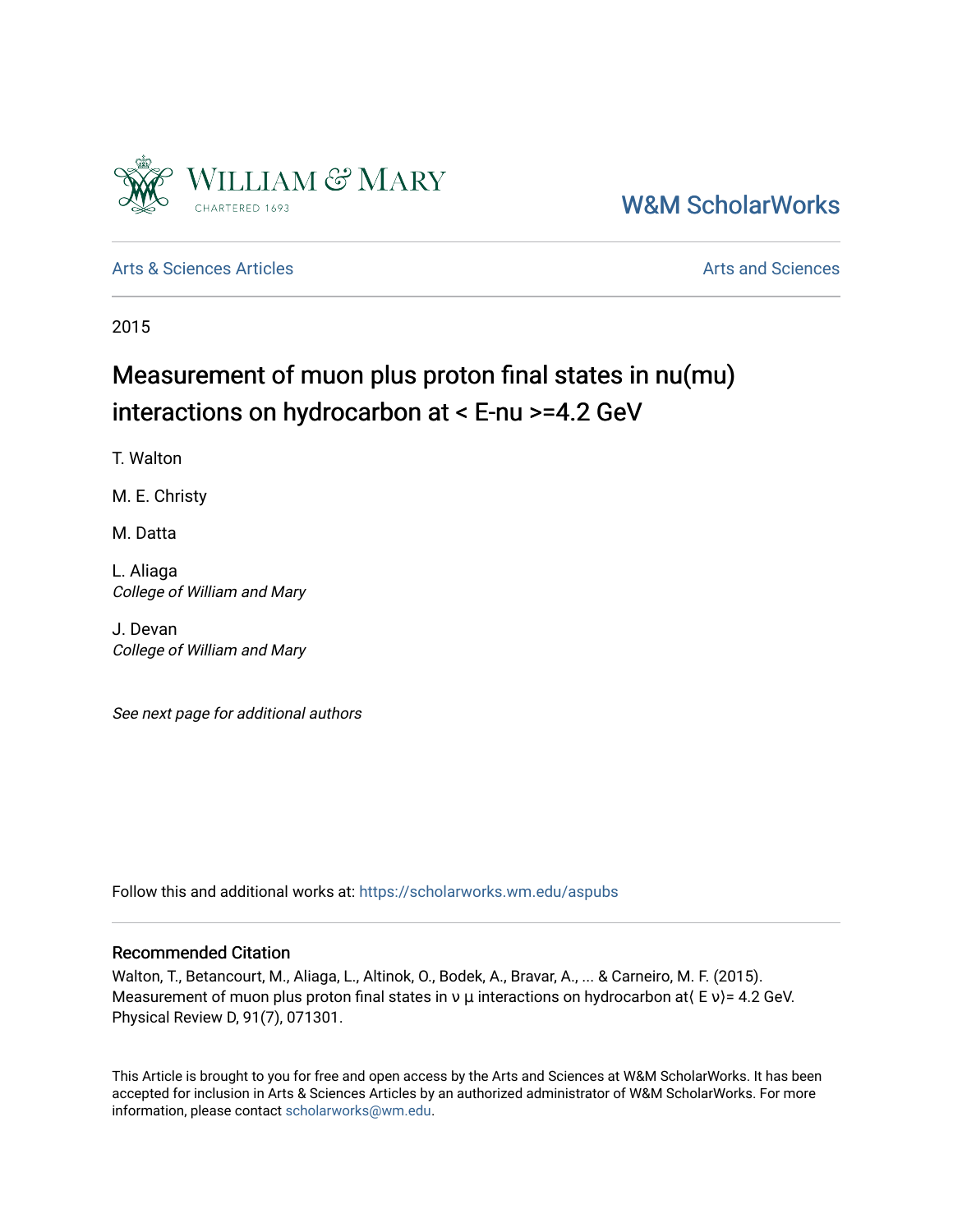# Authors

T. Walton, M. E. Christy, M. Datta, L. Aliaga, J. Devan, J. K. Nelson, A. Norrick, and D. Zhang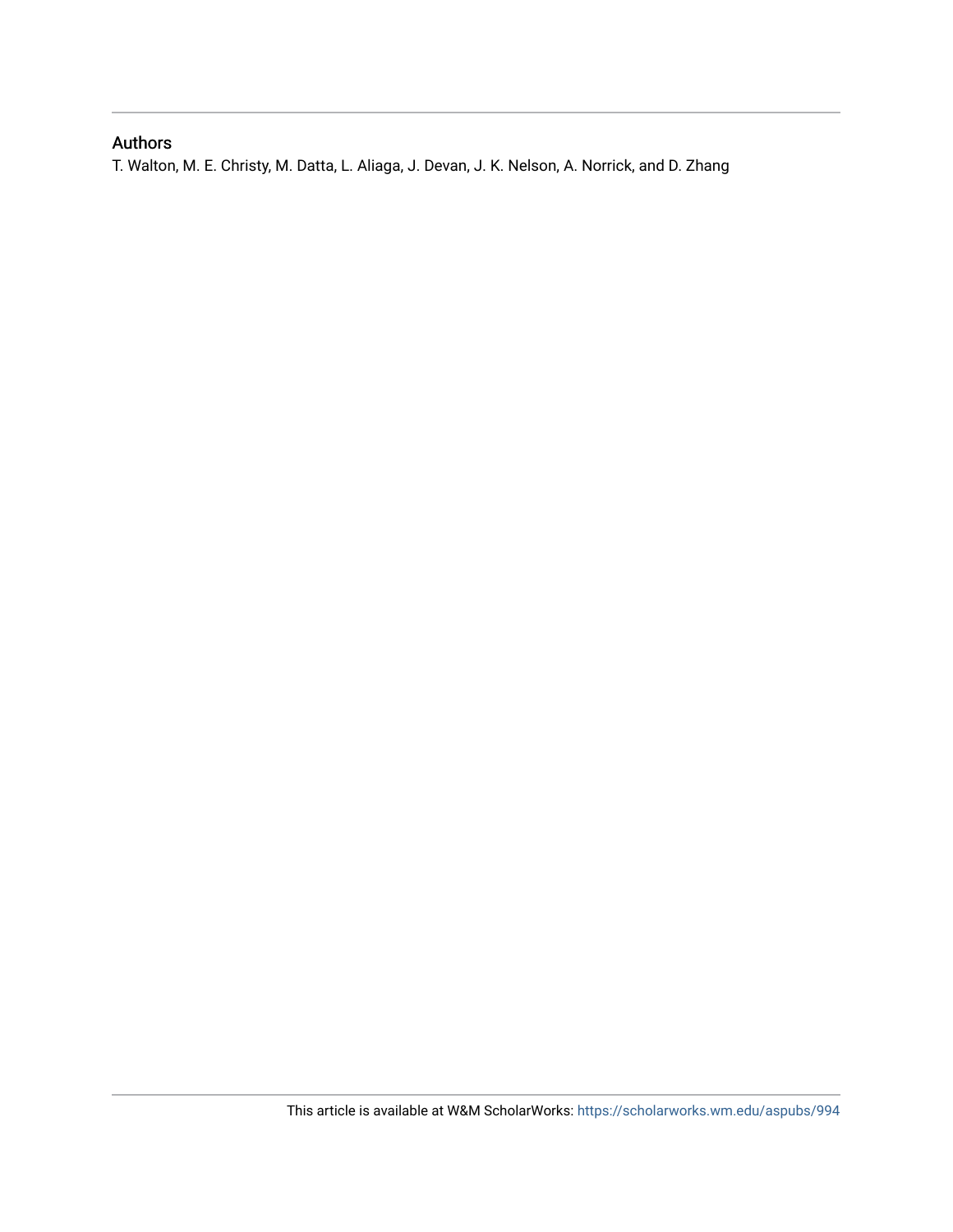## Measurement of muon plus proton final states in  $\nu_{\mu}$  Interactions on Hydrocarbon at  $\langle E_{\nu} \rangle = 4.2 \text{ GeV}$

T. Walton, 1, \* M. Betancourt, 2 L. Aliaga, 3, 4 O. Altinok, 5 A. Bodek, 6 A. Bravar, 7 H. Budd, 6

M. J. Bustamante, <sup>4</sup> A. Butkevich, <sup>8</sup> D.A. Martinez Caicedo, <sup>9, 2</sup> M.F. Carneiro, <sup>9</sup> C.M. Castromonte, <sup>9</sup>

M.E. Christy,<sup>1</sup> J. Chvojka,<sup>6</sup> H. da Motta,<sup>9</sup> M. Datta,<sup>1</sup> J. Devan,<sup>3</sup> S.A. Dytman,<sup>10</sup> G.A. Díaz,<sup>4</sup> B. Eberly,<sup>10,[†](#page-3-0)</sup>

J. Felix,<sup>11</sup> L. Fields,<sup>12</sup> R. Fine,<sup>6</sup> G.A. Fiorentini,<sup>9</sup> A.M. Gago,<sup>4</sup> H. Gallagher,<sup>5</sup> R. Gran,<sup>13</sup> D.A. Harris,<sup>2</sup>

A. Higuera, <sup>6, 11</sup> K. Hurtado, <sup>9, 14</sup> J. Kleykamp, <sup>6</sup> M. Kordosky, <sup>3</sup> S.A. Kulagin, <sup>8</sup> T. Le, <sup>15</sup> E. Maher, <sup>16</sup>

S. Manly,  $6 \,$  W.A. Mann,  $5 \,$  C.M. Marshall,  $6 \,$  C. Martin Mari,  $7 \,$  K.S. McFarland,  $6, 2 \,$  C.L. McGivern,  $^{10}$ 

A.M. McGowan,<sup>6</sup> B. Messerly,<sup>10</sup> J. Miller,<sup>17</sup> A. Mislivec,<sup>6</sup> J.G. Morfín,<sup>2</sup> J. Mousseau,<sup>18</sup> T. Muhlbeier,<sup>9</sup>

D. Naples,<sup>10</sup> J.K. Nelson,<sup>3</sup> A. Norrick,<sup>3</sup> J. Osta,<sup>2</sup> V. Paolone,<sup>10</sup> J. Park,<sup>6</sup> C.E. Patrick,<sup>12</sup> G.N. Perdue,<sup>2,6</sup>

L. Rakotondravohitra,<sup>2, [‡](#page-3-1)</sup> R.D. Ransome,<sup>15</sup> H. Ray,<sup>18</sup> L. Ren,<sup>10</sup> P.A. Rodrigues,<sup>6</sup> D. Ruterbories,<sup>6</sup>

H. Schellman,<sup>12</sup> D.W. Schmitz,<sup>19, 2</sup> C. Simon,<sup>20</sup> F.D. Snider,<sup>2</sup> J.T. Sobczyk,<sup>2, [§](#page-3-2)</sup> C.J. Solano Salinas,<sup>14</sup> N. Tagg,<sup>21</sup>

B.G. Tice,<sup>15, [¶](#page-3-3)</sup> E. Valencia,<sup>11</sup> J. Wolcott,<sup>6</sup> M.Wospakrik,<sup>18</sup> G. Zavala,<sup>11</sup> D. Zhang,<sup>3</sup> and B.P.Ziemer<sup>20</sup>

(MINERvA Collaboration)

 ${}^{1}$ Hampton University, Dept. of Physics, Hampton, VA 23668, USA

 ${}^{2}Fermi$  National Accelerator Laboratory, Batavia, Illinois 60510, USA

 ${}^{3}$ Department of Physics, College of William & Mary, Williamsburg, Virginia 23187, USA

 $4$ Sección Física, Departamento de Ciencias, Pontificia Universidad Católica del Perú, Apartado 1761, Lima, Perú

 $<sup>5</sup>Physics Department, Tufts University, Medford, Massachusetts 02155, USA$ </sup>

 $^6$ University of Rochester, Rochester, New York 14610 USA

 $^\gamma$ University of Geneva, Geneva, Switzerland

8 Institute for Nuclear Research of the Russian Academy of Sciences, 117312 Moscow, Russia

 $^9$ Centro Brasileiro de Pesquisas Físicas, Rua Dr. Xavier Sigaud 150, Urca, Rio de Janeiro, RJ, 22290-180, Brazil

 $10^1D$  pepartment of Physics and Astronomy, University of Pittsburgh, Pittsburgh, Pennsylvania 15260, USA

 $^{11}$ Campus León y Campus Guanajuato, Universidad de Guanajuato, Lascurain

de Retana No. 5, Col. Centro. Guanajuato 36000, Guanajuato México.

<sup>12</sup>Northwestern University, Evanston, Illinois 60208

<sup>13</sup>Department of Physics, University of Minnesota – Duluth, Duluth, Minnesota 55812, USA

 $^{14}$ Universidad Nacional de Ingeniería, Apartado 31139, Lima, Perú

<sup>15</sup>Rutgers, The State University of New Jersey, Piscataway, New Jersey 08854, USA

 $16$ Massachusetts College of Liberal Arts, 375 Church Street, North Adams, MA 01247

<sup>17</sup>Departamento de Física, Universidad Técnica Federico Santa María, Avda. España 1680 Casilla 110-V, Valparaíso, Chile

 $18$ University of Florida, Department of Physics, Gainesville, FL 32611

<sup>19</sup>Enrico Fermi Institute, University of Chicago, Chicago, IL 60637 USA

 $^{20}$ Department of Physics and Astronomy, University of California, Irvine, Irvine, California 92697-4575, USA

 $^{21}$ Department of Physics, Otterbein University, 1 South Grove Street, Westerville, OH, 43081 USA

(Dated: March 4, 2015)

A study of charged-current muon neutrino scattering on hydrocarbon (CH) in which the final state includes a muon, at least one proton, and no pions is presented. Although this signature has the topology of neutrino quasielastic scattering from neutrons, the event sample contains contributions from quasielastic and inelastic processes where pions are absorbed in the nucleus. The analysis accepts events with muon production angles up to 70<sup>°</sup> and proton kinetic energies greater than 110 MeV. The cross section, when based completely on hadronic kinematics, is well-described by a relativistic Fermi gas nuclear model including the neutrino event generator modeling for inelastic processes and particle transportation through the nucleus. This is in contrast to the quasielastic cross section based on muon kinematics, which is best described by an extended model that incorporates multi-nucleon correlations. This measurement guides the formulation of a complete description of neutrino-nucleus interactions that encompasses the hadronic as well as the leptonic aspects of this process.

PACS numbers: 13.15.+g,25.80.-e,13.75.Gx

<span id="page-2-0"></span><sup>∗</sup>now at Fermi National Accelerator Laboratory, Batavia, IL 60510 USA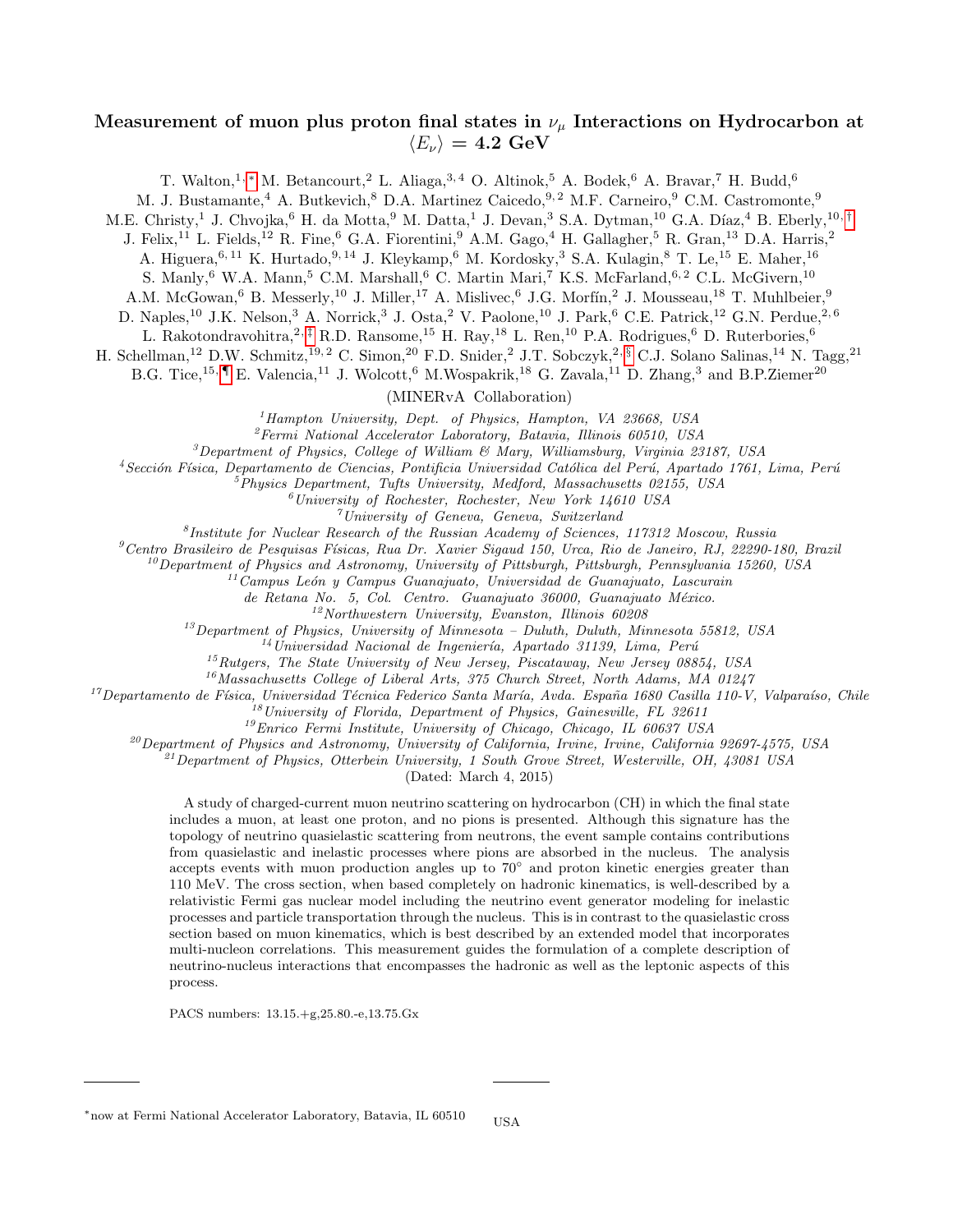Neutrino quasielastic scattering  $\nu_l N(n) \to l^- p$  on nuclei  $N$  is a dominant signal process for neutrino oscillation experiments and is used to extract information about the axial vector form factor for nucleons [\[1–](#page-7-0)[5\]](#page-8-0). The simple final-state topology combined with an assumption that the initial-state nucleon is at rest allows for an estimate of the neutrino energy from the final-state lepton kinematics alone. This estimate can be altered by the fact that the nucleon is bound in a nucleus, which is often modeled by assuming that the nucleons are non-interacting within a relativistic Fermi gas (RFG). However, measurements based on the final-state lepton on nuclei with  $A > 2$  over different ranges of four-momentum transfer  $Q^2$  are inconsistent with the RFG model with  $M_A \sim 1$  GeV in the absolute size of the cross section per nucleon and the predicted energy deposition near the vertex of these interactions [\[1,](#page-7-0) [2,](#page-7-1) [5–](#page-8-0)[8\]](#page-8-1).

Many models of nuclear effects attempt to explain these discrepancies by considering possible correlations between nucleons. These include short-range correlations as observed in electron scattering [\[9–](#page-8-2)[11\]](#page-8-3), long-range correlations that are modeled with the random phase approximation (RPA) [\[12–](#page-8-4)[16\]](#page-8-5), and meson exchange currents (MEC) [\[15–](#page-8-6)[21\]](#page-8-7). Each of these processes changes the event rate and final-state particle kinematics.

In addition, hadrons produced in neutrino-nucleus interactions can undergo final-state interactions (FSI) as they propagate through the nucleus. Consequently, a sample including only a lepton and nucleons will invariably contain events from inelastic processes. These include  $\Delta(1232)$  resonance production and decay, where the pion is not observed. Events from both inelastic processes with no final-state pions and nucleon-nucleon correlations contribute to the measured quasielastic (QE) cross section, but have different kinematics and finalstate hadron content for the same neutrino energy. Therefore, these events can alter the accuracy of any neutrino energy estimate [\[22–](#page-8-8)[28\]](#page-8-9) that neutrino oscillation experiments [\[29,](#page-8-10) [30\]](#page-8-11) use.

Additional information is accessible through measurements of the hadronic component. Previous measurements [\[1,](#page-7-0) [3–](#page-8-12)[5\]](#page-8-0) have made a selection on the energy and/or direction of a tracked proton and its consistency with the QE hypothesis in order to increase the QE purity of the sample. Such a selection will remove events modified by FSI or caused by non-QE processes. The presented QElike analysis specifically retains sensitivity to these effects by requiring only that the final-state proton's direction and momentum be measured.

Presented is a differential cross-section measurement of QE-like events that consist of a muon with at least one proton and no pions in the final state. By using the kinetic energy of the most energetic (leading) proton, a measurement of  $Q^2$  is made from the hadronic component alone. This extracted cross section is measured with much improved acceptance at large muon scattering angles and higher  $Q^2$  than that of MINERvA's QE measurements that rely on muon kinematics [\[7,](#page-8-13) [8\]](#page-8-1).

The MINERvA detector [\[31\]](#page-8-14) is comprised of a finegrained scintillator central tracking region surrounded by electromagnetic and hadronic calorimeters. The core consists of tracking planes made of interleaved scintillator strips of triangular profile, enabling charged-particle energy depositions to be located to within 3 mm. The planes are mounted vertically, nearly perpendicular to the neutrino beam axis which is 58 mrad from horizontal. Three different plane orientations ( $0^{\circ}$  and  $\pm 60^{\circ}$  from the vertical) permit three-dimensional reconstruction of charged particle trajectories. The detector's 3 ns hit-time resolution allows separation of multiple neutrino interactions within each 10  $\mu$ s spill from the accelerator. The scintillator planes are supported by exterior hexagonal steel frames with rectangular scintillator bars embedded into slots, which serve as the side hadronic calorimeter. The magnetized MINOS near detector [\[32\]](#page-8-15) located two meters downstream of MINERvA serves as a muon spectrometer.

These data were taken in the NuMI beamline at Fermilab when its focusing elements were configured to produce an intense beam of muon neutrinos  $(\nu_{\mu})$  peaked at 3.5 GeV. The run period for these data occurred between March 2010 and April 2012, and corresponds to  $3.04 \times 10^{20}$  protons on target (POT). The neutrino flux is over 95%  $\nu_{\mu}$  in the peak, with the remainder consisting of  $\bar{\nu}_u$ ,  $\nu_e$ , and  $\bar{\nu}_e$ , and is predicted using a GEANT4based model constrained by hadron production data [\[33\]](#page-8-16) as described in Ref. [\[34\]](#page-8-17).

Neutrino interactions are simulated using the GENIE 2.6.2 [\[35\]](#page-8-18) event generator. The propagation of particles in the detector and the corresponding detector response are simulated with GEANT4 [\[36\]](#page-8-19). The calorimetric energy scale is tuned using through-going muons to ensure that the photon statistics and reconstructed energy deposition agree between simulation and data. Measurements made with a smaller version of the MINERvA detector in a low energy hadron test beam [\[31\]](#page-8-14) are used to constrain the uncertainties associated with the detector response to both protons and charged pions.

For each QE-like candidate, a muon and at least one proton are reconstructed as tracks, where the proton track originates from the most upstream position of the muon track. This selection includes all muons that exit either the side of the central tracking region or the downstream end. Therefore, the selection has good acceptance for events with muon scattering angles up to 70° relative to the beam direction. Events are required to occur at

<span id="page-3-0"></span><sup>†</sup>now at SLAC National Accelerator Laboratory, Stanford, California 94309 USA

<span id="page-3-1"></span><sup>‡</sup>also at Department of Physics, University of Antananarivo, Madagascar

<span id="page-3-2"></span> $§$ also at Institute of Theoretical Physics, Wrocław University, Wrocław, Poland

<span id="page-3-3"></span><sup>¶</sup>now at Argonne National Laboratory, Argonne, IL 60439, USA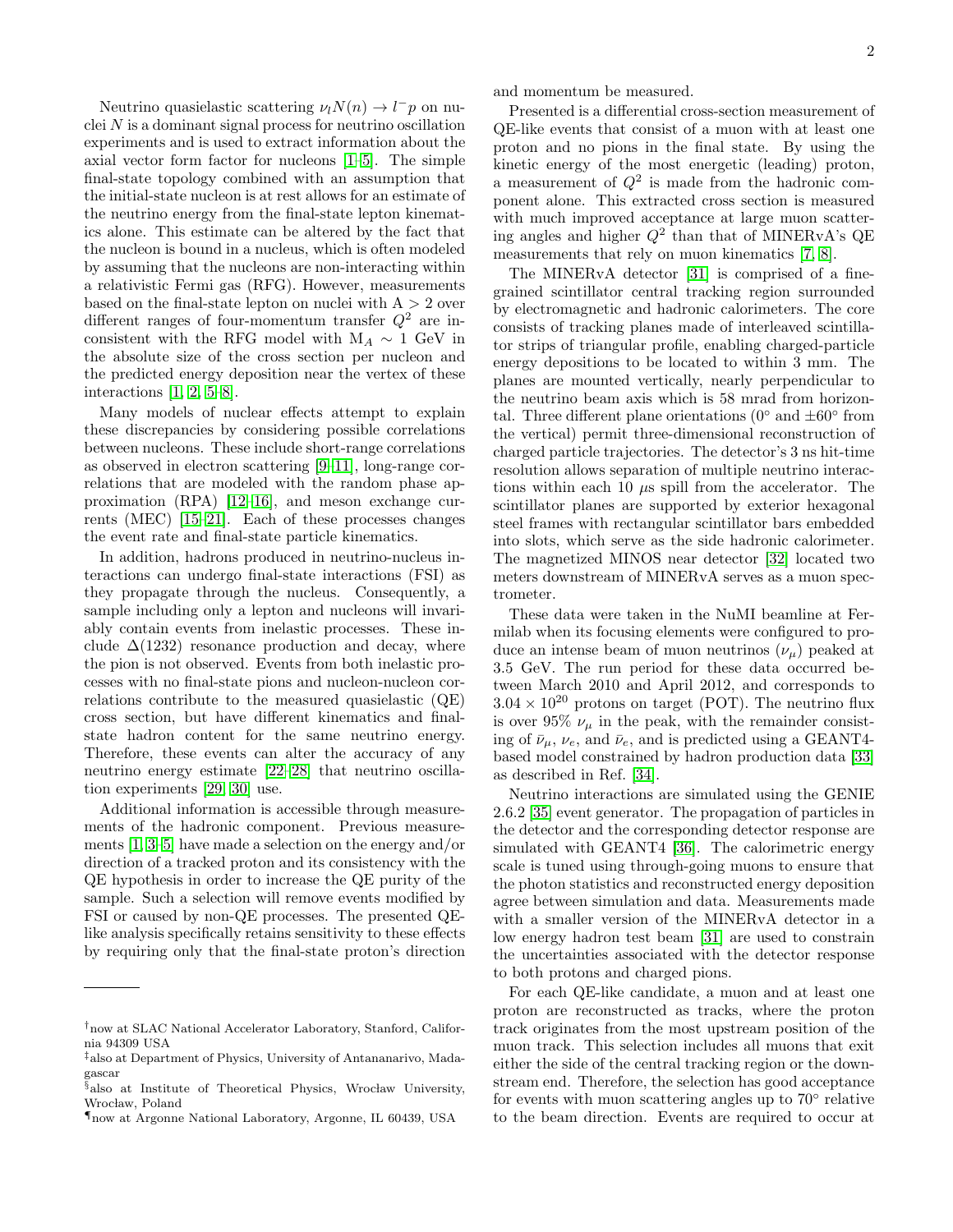least 22 cm from the edge of the scintillator and within the central 110 planes of the tracking region, defining a fiducial region of 5.57 metric tons. For 53% of the events, the muon track is matched to a track in the MINOS detector, allowing the charge and momentum to be determined. An additional 8% of muons entering MINOS are not tracked there. As for the muons that exit the MIN-ERvA outer calorimeter, only a lower-bound on the momentum is obtained. A minimum of five distinct energy depositions is required to form a proton track, resulting in a 110 MeV kinetic energy threshold. The proton tracks must stop in the inner region of MINERvA.

Particle identification (PID) and the reconstructed energy for protons are determined using a track-based  $dE/dx$  algorithm. The algorithm fits the measured  $dE/dx$  profile of a track to predicted profiles for both proton and pion hypotheses, and the two fit  $\chi^2$  values are used to construct a proton PID consistency score [\[37\]](#page-8-20). This fitting routine successfully identifies protons that rescatter due to nuclear interactions and provides a kinetic energy resolution of 5% for all identified protons. An event is retained if all non-muon tracks pass a cut on the proton PID consistency score.

The remaining cuts are designed to remove inelastic background events with an untracked pion. Pions with kinetic energies above 100 MeV are likely to interact strongly within the detector materials, produce hadronic showers, and consequently are unable to be reconstructed as tracks. These events are removed by cutting on energy  $E_{extra}$  that is not linked to a track and is located outside of a 10 cm sphere centered at the vertex. Excluding this vertex region when making this cut reduces sensitivity to mismodeling of low energy nucleons [\[7,](#page-8-13) [8\]](#page-8-1), which may arise from FSI or multinucleon effects. Pions with kinetic energies below 100 MeV are removed using an algorithm that identifies Michel electrons from the  $\pi \to \mu \to e$  decay chain occurring near the vertex at a delayed time relative to the initial neutrino interaction. After applying all cuts, the sample contains 40,102 QElike candidates. The simulation predicts that 34.5% of the events are from backgrounds containing at least one final-state pion, where the backgrounds are described below.

Measurement of the proton angle and momentum provides several variables that are sensitive to FSI. One variable is the angle  $\varphi$  between the *ν*-muon and *ν*-proton planes, and is shown in Fig. [1](#page-4-0) for both the data and two simulations: one with FSI and one without FSI. For both simulations, the non-QE-like background is tuned using a data-based procedure described below. For QE scattering off a free neutron at rest  $\varphi = 180^\circ$ . The detector resolution on  $\varphi$  is 3.8 degrees, so the width shown on the distributions in Fig. [1](#page-4-0) is due to Fermi motion, inelastic scattering, and FSI effects. The comparison shows that GENIE with FSI describes the data better than GENIE without FSI. The remaining discrepancy suggests additional FSI or cross section effects not present in the GE-NIE simulation.



<span id="page-4-0"></span>FIG. 1: Angle between the  $\nu$ -muon and  $\nu$ -proton planes for data (black points) and two predictions from GENIE, where the solid line prediction includes FSI and the dashed line prediction does not. The total predictions have been normalized to the data, and the non-QE-like predictions have been normalized to sidebands in the data.

The differential cross section  $d\sigma/dQ^2$  is measured using the leading proton and the assumption of QE scattering from a neutron at rest. Under this assumption,  $Q^2$  is given by

$$
Q_{QE,p}^{2} = (M_{n} - \epsilon_{B})^{2} - M_{p}^{2} + 2(M_{n} - \epsilon_{B})(T_{p} + M_{p} - M_{n} + \epsilon_{B}),
$$

where  $T_p$  is the kinetic energy of the proton,  $M_{n,p}$  is the nucleon mass, and  $\epsilon_B$  is the effective binding energy of +34 MeV [\[38\]](#page-8-21). This estimation of  $Q^2_{QE,p}$  depends only on the  $T_p$  of the leading proton. This approximation of  $Q_{QE,p}^2$  deviates from the  $Q^2$  estimated using only the muon. For the QE-like signal events that pass the analysis cuts, Fig. [2](#page-5-0) shows GENIE's average values of various estimates of  $Q^2$  using truth information as a function of  $Q^2$  as defined by the muon kinematics, namely:

$$
Q_{QE,\mu}^2 = -m_{\mu}^2 + 2E_{\nu}(E_{\mu} - \sqrt{(E_{\mu}^2 - m_{\mu}^2)} \cos \theta_{\mu}),
$$

where  $E_{\mu}$ ,  $\theta_{\mu}$ , and  $m_{\mu}$  are the true energy, true scattering angle, and mass of the muon and  $E_{\nu}$  is the true energy of the neutrino. The solid and short-dashed curves show  $Q_{QE,\mu}^2$  from the muon, and the discrepancy at  $Q_{QE,\mu}^2 > 1.7 \text{ GeV}^2$  is from differences in the way the neutrino energy is estimated. The solid curve uses the neutrino's true energy, and short-dashed curve uses the QE hypothesis to estimate the neutrino energy using the muon's true energy and angle, which is given by

$$
E_{QE,\nu} = \frac{2(M_n - \epsilon_B)E_\mu - [(M_n - \epsilon_B)^2 + m_\mu^2 - M_p^2]}{2(M_n - \epsilon_B - E_\mu + \sqrt{(E_\mu^2 - m_\mu^2)}\cos\theta_\mu)}
$$

.

At higher  $Q_{QE,\mu}^2$ , the QE hypothesis inaccurately describes the inelastic component of the QE-like signal.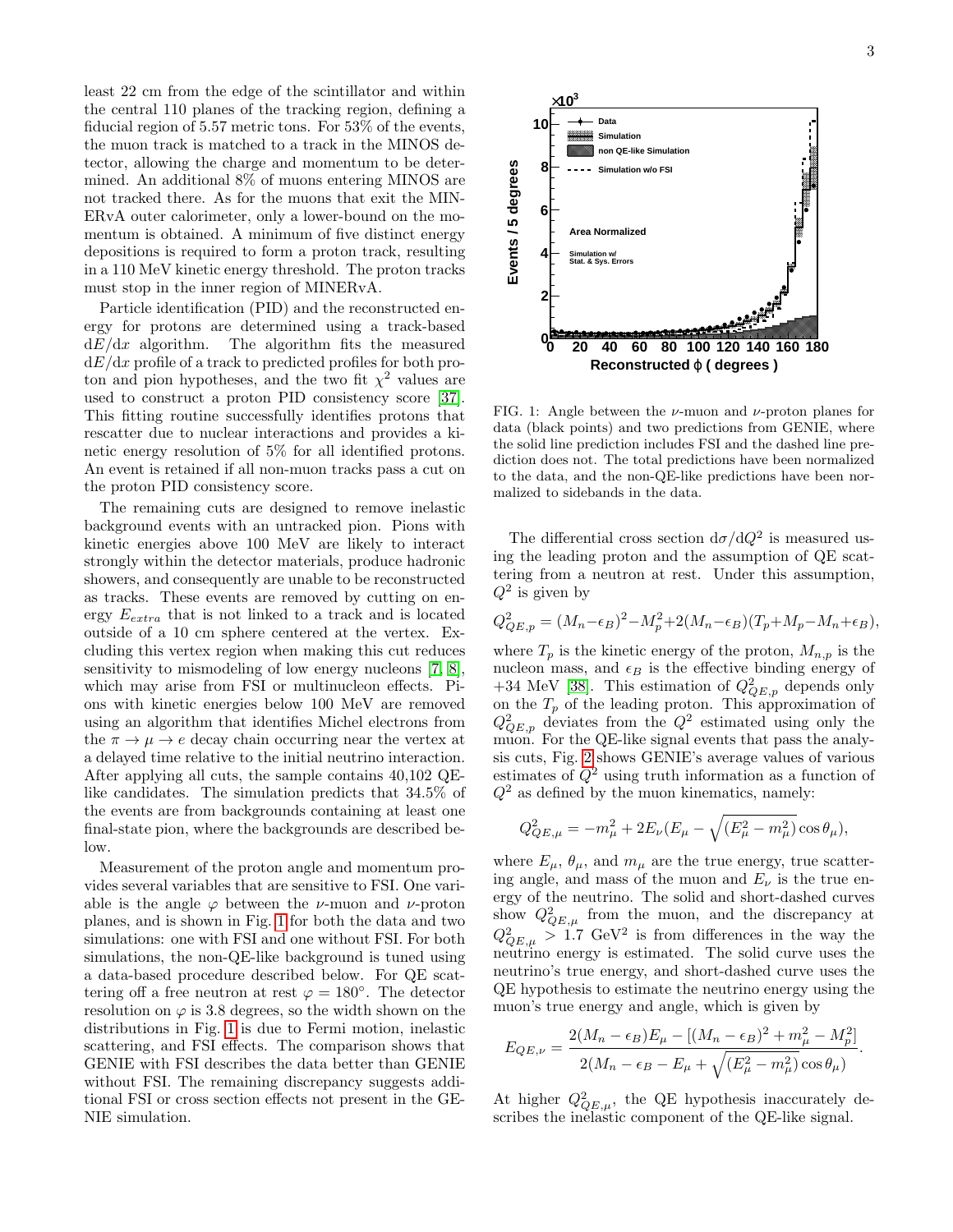The dotted and long-dashed curves show  $Q_{QE,p}^2$  from the proton, and the effects of FSI contribute to the discrepancy between the curves. The tracking threshold prevents the reconstruction of events with a leading proton having  $T_p < 110$  MeV, thereby resulting in a  $Q_{QE,p}^2$  limit roughly 0.2 GeV<sup>2</sup> and poor acceptance for  $Q_{QE,\mu}^2 < 0.2 \text{ GeV}^2$ . Based on the Bodek-Ritchie [\[39,](#page-8-22) [40\]](#page-8-23) prescription, GENIE models the momentum distribution of initial-state nucleons by including a high-momentum tail extending beyond the Fermi momentum. Consequently at low  $Q^2_{QE,\mu}$ , the analysis preferentially selects events where the initial-state nucleon momentum is greater than the Fermi momentum. This is a feature of the proton-based curves in Fig. [2.](#page-5-0) The differences between the muon-based and proton-based estimates come from Fermi motion for the dotted curve and Fermi motion with FSI for the long-dashed curve, where such nuclear effects distort the shape of the  $Q^2_{QE,p}$  distribution.



<span id="page-5-0"></span>FIG. 2: Comparisons between several  $Q^2$  estimates as function of the  $Q^2$  estimated using muon kinematics for the QElike signal events that pass the reconstruction and analysis cuts, as described in the text. The error bands include statistical and GENIE systematic uncertainties.

The reconstructed  $Q_{QE,p}^2$  distribution is shown in Fig. [3.](#page-5-1) The data are compared to GENIE predictions of the QE-like signal and backgrounds, where the background estimates have been tuned using the data. The largest background comes from baryon resonance production, predominantly  $\Delta(1232)$ . A smaller background originates from non-resonant inelastic pion production, which is referred to as deep-inelastic scattering (DIS) in GENIE. In the tuning procedure, the non-QE-like backgrounds are categorized as one of two processes: "resonant" or "DIS plus other" (hereafter denoted DIS+), where the "other" includes  $\overline{\nu}_\mu$  interactions and a smaller neutral current component. Four distinct sideband regions of the  $E_{extra}$  distribution are used to extract normalization constants for each process. The sidebands further from the signal region are predicted to contain a larger estimated fraction of DIS+ relative to the reso-



<span id="page-5-1"></span>FIG. 3: Distribution of  $Q^2$  of the QE-like events determined by the leading proton track reconstruction in data and simulation, where the background estimates are tuned to sideband samples of the data.

nant fraction and are more consistent with the data. By separating the simulated backgrounds into two processes, the backgrounds in each  $Q^2_{QE,p}$  bin are determined from a linear fit that simultaneously matches the simulated background to data in all sideband regions. The tuning results indicate that the baryon resonance production background should be reduced by roughly 50%. The DIS+ background prediction remains nearly unchanged for  $Q_{QE,p}^2 > 0.5 \text{ GeV}^2$  and increases by 20–60% in  $Q_{QE,p}^2$ regions between 0.15 to 0.5  $\text{GeV}^2$ .

After subtracting the data-tuned backgrounds, the yield is corrected for detector smearing of the leading proton energy via a Bayesian unfolding procedure using four iterations [\[41\]](#page-8-24). The simulation is used to correct for geometric acceptance and efficiency for the unfolded distribution. To obtain the flux-averaged differential cross section, the yields are divided by the number of nucleons in the fiducial volume  $(3.294 \times 10^{30})$  and the integrated  $\nu_{\mu}$  flux below 100 GeV (3.286 × 10<sup>-8</sup>/cm<sup>2</sup>/POT).

The systematic uncertainties on  $d\sigma/dQ_{QE,p}^2$  arise from imperfect knowledge of the (I) neutrino beam flux, (II) neutrino interactions, (III) final state interactions, (IV) detector energy response, (V) hadron inelastic cross sections, and (VI) other sources, and are listed in Table [I.](#page-6-0) Most uncertainties are evaluated by randomly varying the associated parameters in the simulation within uncertainties and re-extracting  $d\sigma/dQ^2_{QE,p}$ . Each variation is normalized to the measured  $d\sigma/d\dot{Q}^2_{QE,p}$  to extract the uncertainty in the shape. Consequently, in regions where the shape of the  $d\sigma/dQ_{QE,p}^2$  changes dramatically, the uncertainty on the shape may exceed that of the absolute uncertainty.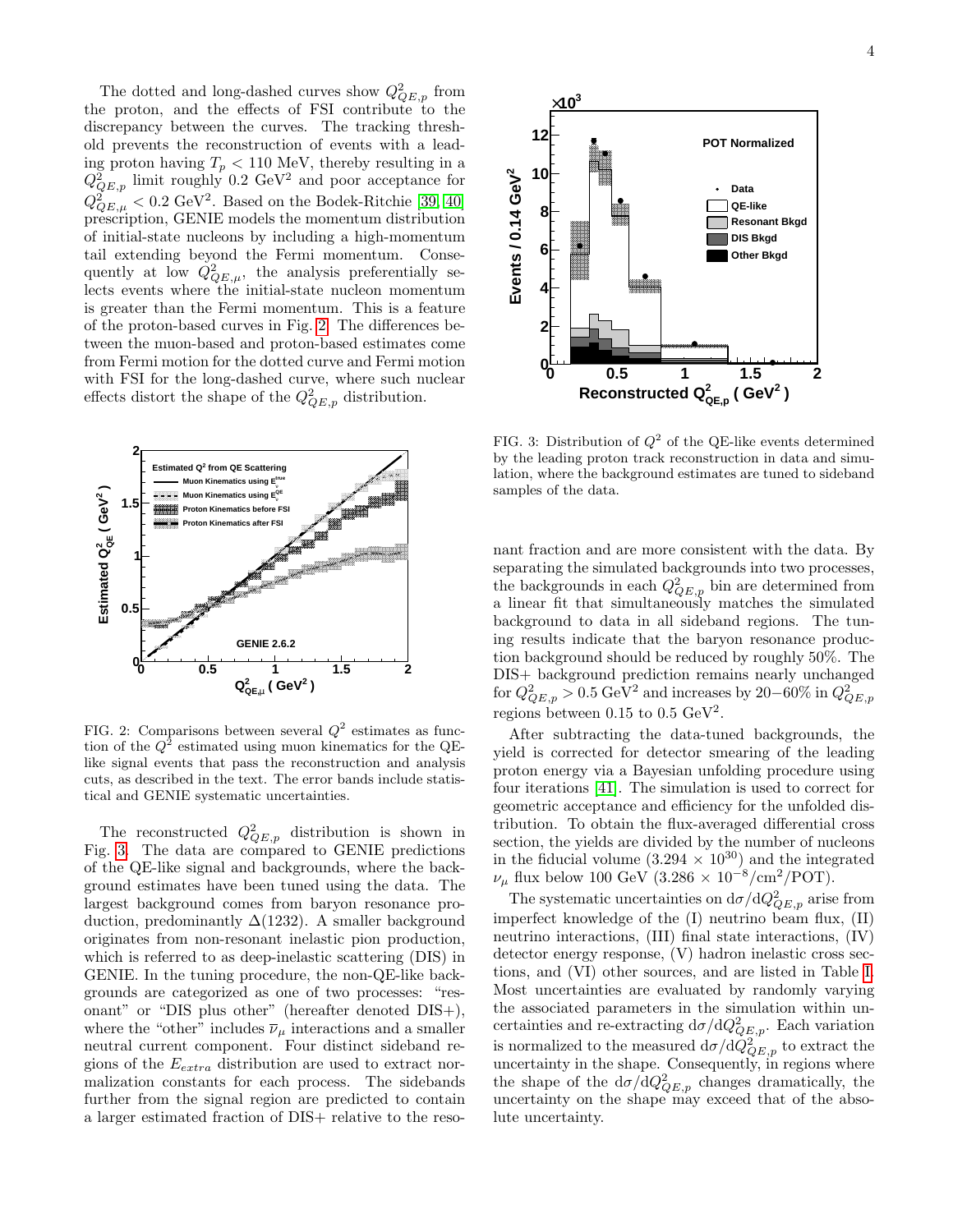The uncertainty on the beam flux affects the normalization of  $d\sigma/dQ^2_{QE,p}$  and is correlated across  $Q^2_{QE,p}$  bins. The uncertainties on the neutrino interaction and FSI models affect  $d\sigma/dQ^2_{QE,p}$  through the efficiency correction and are dominated by uncertainties on the resonance production axial mass parameter, pion absorption, and pion inelastic scattering. The uncertainties associated with hadron propagation through MINERvA are evaluated by shifting the pion and proton total inelastic cross sections by 10%, an uncertainty derived from external hadron production data [\[42](#page-8-25)[–45\]](#page-8-26). This uncertainty affects proton tracking and PID efficiencies and acceptance for  $Q_{QE,p}^2 > 0.8$  GeV<sup>2</sup>. The systematic uncertainty from the detector energy response is relatively small and is dominated by uncertainties on the reconstruction of the proton and  $E_{extra}$ .

<span id="page-6-0"></span>TABLE I: Fractional systematic uncertainties (in units of percent) on  $d\sigma/dQ_{QE,p}^2$  for each  $Q_{QE,p}^2$  bin, with contributions from (I) neutrino beam flux, (II) neutrino interaction models, (III) final-state interaction models, (IV) detector energy response, (V) hadronic inelastic cross section model, and (VI) other sources. The absolute uncertainties are followed by the shape uncertainties in parentheses.

| $Q^2_{QE,p}$ (GeV <sup>2</sup> ) | Н | Ш | IV                                                                          | $\mathbf{V}$ | VI | Total |
|----------------------------------|---|---|-----------------------------------------------------------------------------|--------------|----|-------|
| $0.15 - 0.29$                    |   |   | $7.2(0.6)$ $5.3(6.6)$ $4.3(11)$ $3.0(3.9)$ $2.0(3.4)$ $2.9(1.6)$ $11(14)$   |              |    |       |
| $0.29 - 0.36$                    |   |   | $7.6(0.2)$ $5.8(3.1)$ $7.3(1.5)$ $1.3(1.7)$ $3.2(4.7)$ $2.6(1.4)$ $13(6.3)$ |              |    |       |
| $0.36 - 0.46$                    |   |   | $7.5(0.4)$ $7.5(2.0)$ $11(3.2)$ $2.0(1.1)$ $3.3(3.3)$ $1.1(0.3)$ $16(5.1)$  |              |    |       |
| $0.46 - 0.59$                    |   |   | $7.7(0.2)$ $8.8(2.4)$ $13(4.3)$ $2.9(1.1)$ $2.0(0.8)$ $1.0(0.5)$ $17(5.1)$  |              |    |       |
| $0.59 - 0.83$                    |   |   | $8.0(0.3)$ $9.6(3.1)$ $13(4.3)$ $4.1(2.1)$ $1.6(0.9)$ $1.0(0.6)$ $18(5.9)$  |              |    |       |
| $0.83 - 1.33$                    |   |   | $8.2(0.6)$ 10(3.4) 12(3.3) 7.5(5.6) 9.6(8) 1.4(2.1) 21(11)                  |              |    |       |
| $1.33 - 2.00$                    |   |   | $8.2(0.7)$ $11(4.3)$ $11(2.4)$ $7.8(7.5)$ $3.8(3.2)$ $1.9(1.2)$ $19(9.6)$   |              |    |       |

The QE-like differential cross section<sup>1</sup> as a function of  $Q_{QE,p}^2$  is shown in Fig. [4](#page-6-1) (top), along with predictions from the GENIE and NuWro [\[46,](#page-8-27) [47\]](#page-8-28) generators using a RFG model. Several extensions to the NuWro QE RFG prediction are shown, inspired by measurements based on lepton kinematics. Each prediction represents the sum over all reactions with at least one >110 MeV proton and no pions in the final state. The inelastic contributions to this QE-like cross section from the GENIE (dark dashed) and NuWro (light dashed) predictions are shown, and differ in both rate and shape. For both generators, the inelastic component is dominated by  $\Delta(1232)$  production and decay, where the pion is absorbed by the residual nucleus.

The shape of  $d\sigma/dQ_{QE,p}^2$  can be compared between prediction and data with reduced systematic uncertainty by normalizing each prediction to the data. Figure [4](#page-6-1) (bottom) shows the ratio between the data and normalized prediction to the GENIE RFG prediction. For both the absolute and the shape comparisons, the  $\chi^2$  between the data and each prediction, including correlations be-

tween bins, is given in Table [II.](#page-7-2) The highest  $Q^2_{QE,p}$  data point contributes mostly to the total  $\chi^2$  for the GENIE RFG and NuWro RFG with RPA+Nieves. The remaining predictions get most of their total  $\chi^2$  from the middle data points, which have higher and positive covariance values, but these predictions visibly have an opposite trend to the data.



<span id="page-6-1"></span>FIG. 4: (Top) QE-like cross section versus  $Q^2_{QE,p}$  compared to several different predictions, along with the GENIE (dark dashed line) and NuWro (light dashed line) predictions of the inelastic contribution to the QE-like prediction. (Bottom) Ratio between the data and predictions to the GENIE RFG prediction including the inelastic component, where all models are normalized to the data. The inner (outer) error bars correspond to the statistical (total) uncertainties.

The rate and shape of the data are best described by the GENIE RFG model with the inelastic component, followed by the NuWro RFG model with its very different prediction of the inelastic process. The remaining NuWro predictions become more discrepant with the shape of the data, as various implementations of nuclear effects are incorporated.

GENIE and NuWro calculate QE scattering using

<sup>&</sup>lt;sup>1</sup> See at URL for  $d\sigma/dQ_{QE,p}^2$  numerical values.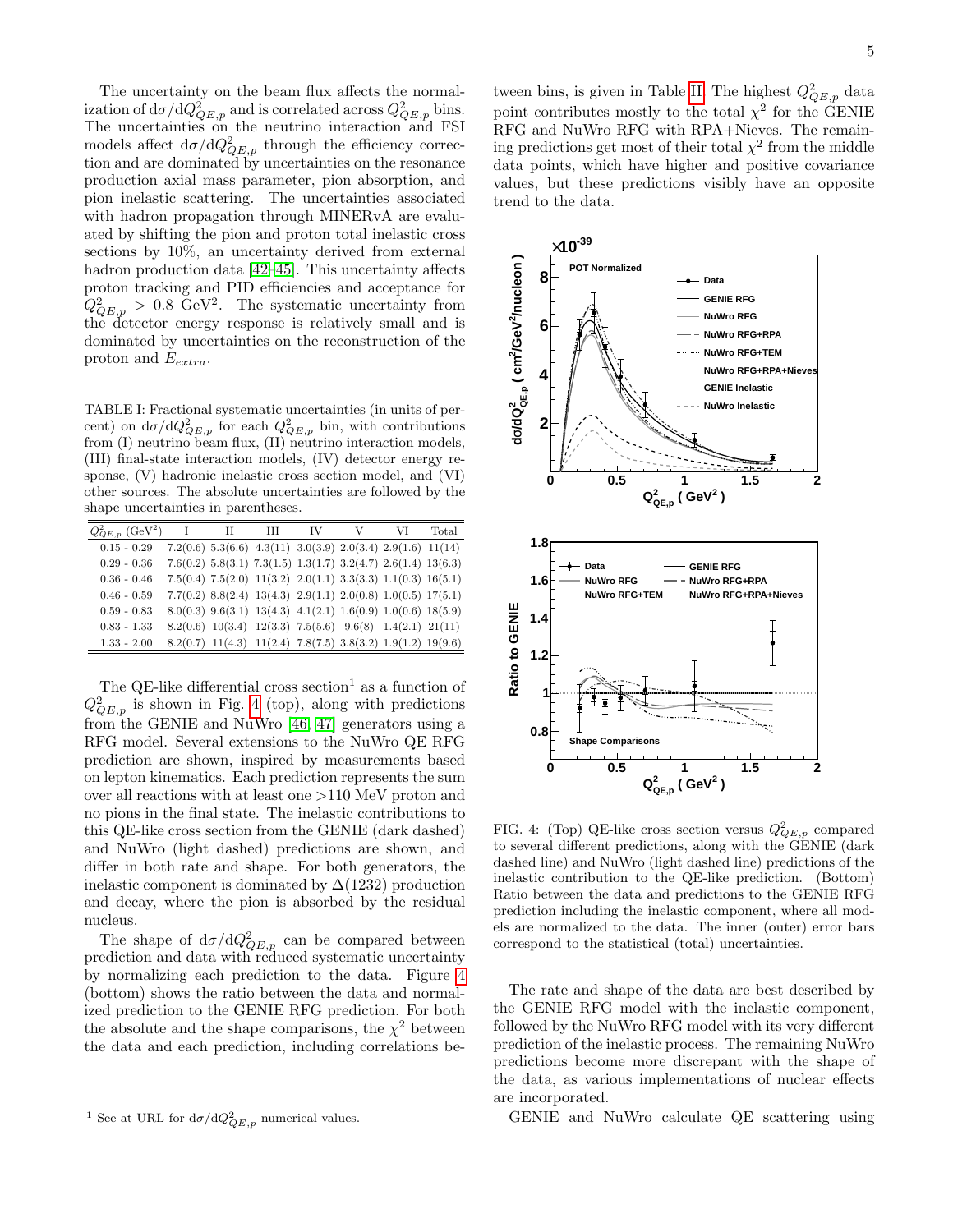the independent nucleon impulse approximation, the BBBA2005 parameterization [\[48\]](#page-8-29) of the vector form factors, and an axial mass of  $0.99 \text{ GeV}/c^2$ . As described above, GENIE has in addition an approximation of short-range correlations included as prescribed by Bodek-Ritchie [\[39,](#page-8-22) [40\]](#page-8-23).

TABLE II: Calculated  $\chi^2$  between the data and various models with  $M_A = 0.99$  GeV/c<sup>2</sup>. The number of degrees of freedom is 7 (6) for the rate (shape).

<span id="page-7-2"></span>

| Model                      |      | Rate $\chi^2$ Shape $\chi^2$ |
|----------------------------|------|------------------------------|
| <b>GENIE RFG</b>           | 8.5  | 10.8                         |
| NuWro RFG                  | 12.2 | 19.9                         |
| $NuWro RFG + RPA$          | 13.5 | 21.7                         |
| $NuWro RFG + RPA + Nieves$ | 25.9 | 28.5                         |
| $NuWro$ RFG $+$ TEM        | 27.6 | 34.5                         |

The difference between GENIE and NuWro RFG predictions arises primarily in the difference between the two simulations' treatments of inelastic scattering. In GE-NIE, resonance production is defined using the formalism of Rein-Sehgal [\[49\]](#page-8-30) while in NuWro, it is defined as interactions with invariant hadronic mass  $W < 1.6$  GeV, and where contributions come from  $\Delta(1232)$  excitations. GE-NIE and NuWro handle interactions with  $W > 1.6$  GeV similarly and transport hadrons through the nucleus using different implementations of an intranuclear cascade model.

RPA calculations predict a suppression of the cross section at very low  $Q^2$  from long-range correlations, and enhancement at moderate  $Q^2$  due to short-range correlations. For the NuWro RPA calculation [\[12\]](#page-8-4), the suppression happens below MINERvA's proton kinetic energy threshold, and its curve is nearly identical to NuWro RFG prediction as shown in Fig. [4.](#page-6-1) MEC between nucleons enhance the cross section and populate the transition region between the QE and  $\Delta$  peaks. MEC are part of both the microscopic model of Nieves [\[13,](#page-8-31) [21\]](#page-8-7) and the Transverse Enhancement Model (TEM) which is empirically extracted from electron scattering data [\[18\]](#page-8-32). TEM is based on QE lepton kinematics so that the energy transfer follows from reweighting QE events rather than filling the transition region between the QE and  $\Delta$  peaks, while the Nieves model gives systematically higher energy transfers which translate to an enhancement at higher proton energies. The proton kinematics are not explicitly calculated in either the TEM or the Nieves model, and in NuWro are assigned as described in Refs. [\[20,](#page-8-33) [47\]](#page-8-28).

The agreement between the presented QE-like data and the GENIE prediction is in stark contrast to that of the MINERvA QE measurements [\[7,](#page-8-13) [8\]](#page-8-1), where  $Q^2$ is based on muon kinematics and the backgrounds from <sup>2</sup> See at URL for the  $d\sigma/dQ_{QE,\mu}^2$  values as a function of  $Q_{QE,\mu}^2$ .

all inelastic events are subtracted. To check the consistency between MINERvA muon-based QE and protonbased QE-like measurements, the subsample of events with muons that are tracked in MINOS is used to measure the pure QE differential cross section<sup>2</sup> as a function of  $Q^2$  estimated from the muon kinematics as given in Ref [\[8\]](#page-8-1). These results are consistent with the reported QE measurement [\[8\]](#page-8-1) while using a factor of three more protons on target but lower acceptance because of the proton track requirement.

The inconsistency of the models of the hadronic and leptonic aspects of the QE-like sample may be resolved by modifying the  $\Delta(1232)$  production cross section and nuclear absorption models. Supporting evidence comes from the results of the background tuning described above and MINERvA's inclusive pion production measurement [\[34\]](#page-8-17),which finds ∆-dominated single pion production to be nearly 30% less than the GENIE prediction. Refinements to models of multinucleon effects, beyond those implemented in these versions of GENIE and NuWro, may also resolve the discrepancies seen here.

This proton-based  $d\sigma/dQ_{QE,p}^2$  measurement provides a new way to evaluate the modeling of all contributions to the QE-like cross section, and finds that the models which best describe the proton kinematics of this interaction differ from those that best describe the muon kinematics. The models used by neutrino oscillation experiments must ultimately reproduce the hadronic as well as leptonic kinematics since both affect neutrino energy reconstruction.

#### Acknowledgments

This work was supported by the Fermi National Accelerator Laboratory under U.S. Department of Energy Contract No. DE-AC02-07CH11359 which included the MINERvA construction project. Construction support also was granted by the United States National Science Foundation under Grant No. PHY-0619727 and by the University of Rochester. Support for participating scientists was provided by NSF and DOE (USA) by CAPES and CNPq (Brazil), by CoNaCyT (Mexico), by CONICYT (Chile), by CONCYTEC, DGI-PUCP and IDI/IGI-UNI (Peru), by Latin American Center for Physics (CLAF), by the Swiss National Science Foundation, and by RAS and the Russian Ministry of Education and Science (Russia). We thank the MINOS Collaboration for use of its near detector data. Finally, we thank the staff of Fermilab for support of the beam line and detector.

- <span id="page-7-0"></span>[1] R. Gran *et al.* (K2K Collaboration), Phys. Rev. D 74, 052002 (2006), [arXiv:0603034 \[hep-ex\]](http://arxiv.org/abs/0603034) .
- <span id="page-7-1"></span>[2] A. A. Aguilar-Arevalo et al. (MiniBooNE Collaboration),